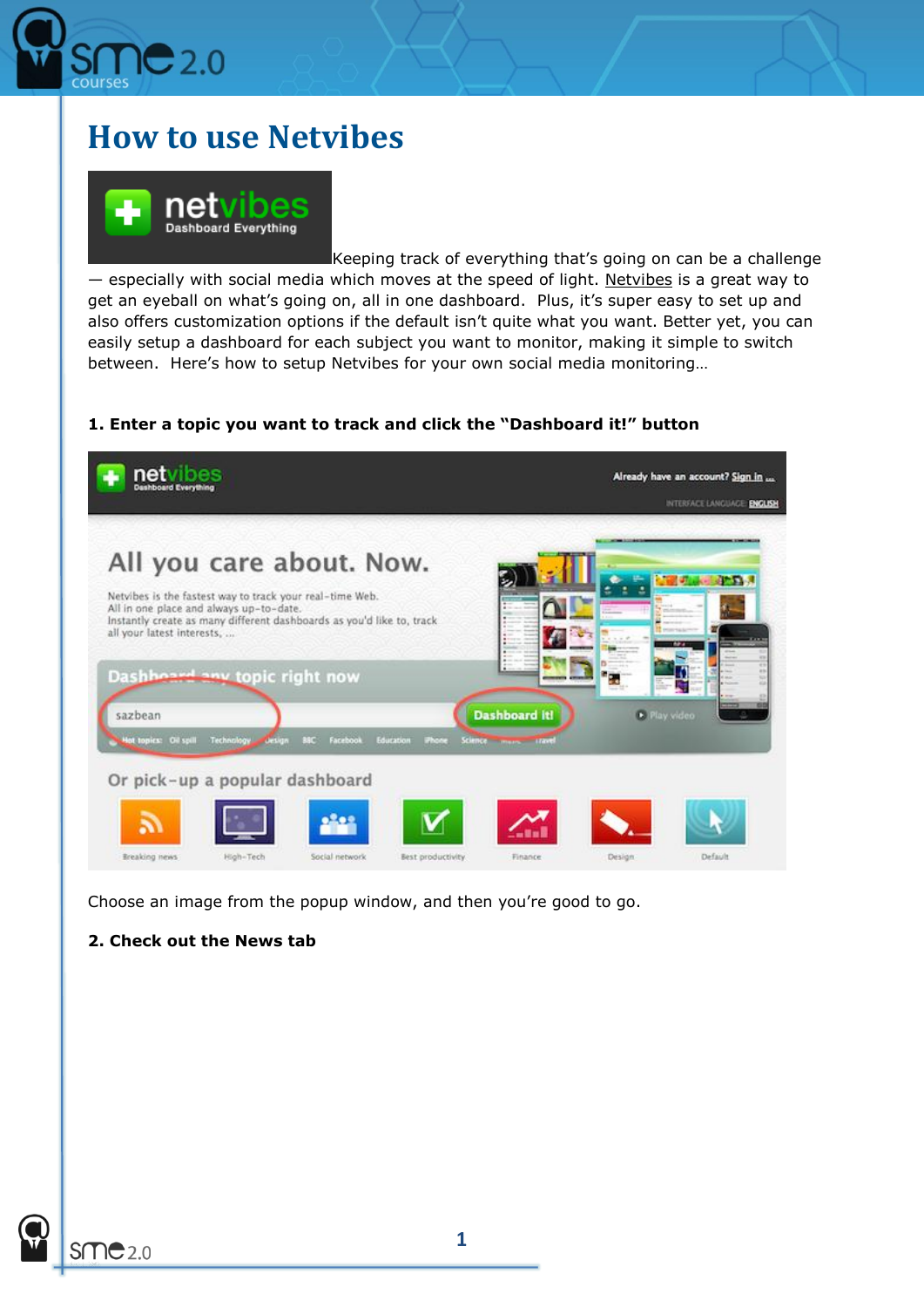

Monitor mentions of your topic on various news services, including Google News, blogs, and Flickr.

#### **3. Check out the Video tab**



Monitor when videos about your topic are posted on YouTube, Truveo, Vimeo, Dailymotion or Metacafe.

#### **4. Check out the Conversations tab**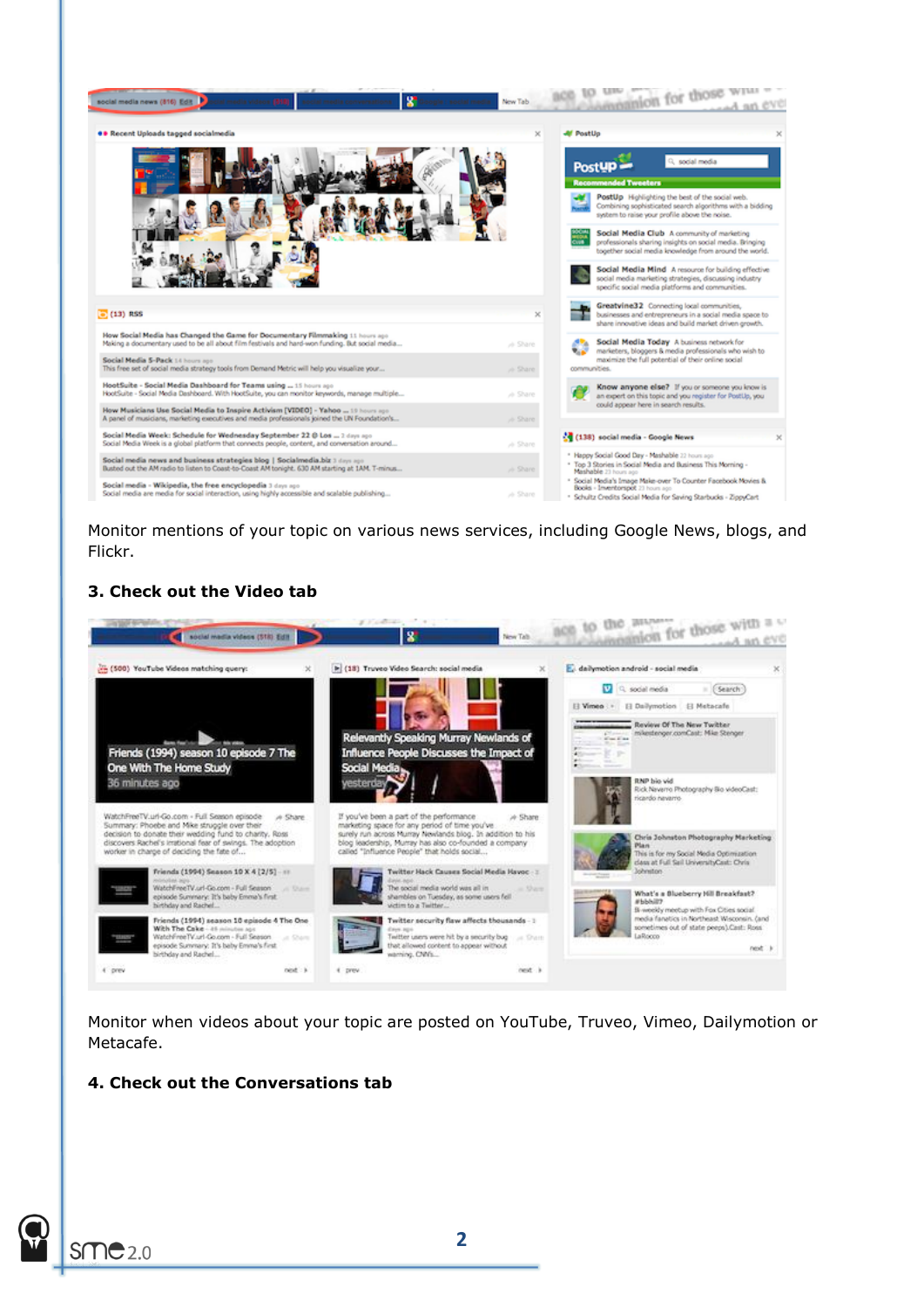

Keep track of mentions of your topic on Twitter (including hashtags), WikiAnswers, YahooAnswers, Topsy, blogs, and other social networks.

#### **5. Check out the Google tab**

| social media                                                                                                                                                                        | Search<br>$\times$ |
|-------------------------------------------------------------------------------------------------------------------------------------------------------------------------------------|--------------------|
| Web<br>Video Blog News Image Book                                                                                                                                                   |                    |
| <b>What is Social Media?</b>                                                                                                                                                        | Ads by Google      |
| www.USanFranOnline.com Learn All About Social Media in 8 Weeks, 100% Online - Enroll Now!                                                                                           |                    |
| <b>The Social Network Movie</b>                                                                                                                                                     |                    |
| TheSocialNetwork-Movie.com "The Movie of The Year." -Peter Travers, Rolling Stone                                                                                                   |                    |
| <b>Social Media for Business</b><br>www.ConstantContact.com/SocialMedia Discover How To Use Social Media To Grow Your Small Business.                                               |                    |
| <b>Evaluate Your Media Mix</b>                                                                                                                                                      |                    |
| www.empowermm.com Download Our Free Report: "Media Strengths & Weaknesses"                                                                                                          |                    |
| Social media are media for social interaction, using highly accessible and scalable publishing techniques. Social<br>media use web-based technologies to<br>en.wikipedia.org        |                    |
| SocialMedia.com                                                                                                                                                                     |                    |
| SocialMedia.com turns standard ad units into social experiences that resonate  much more - all of which can be<br>broke down into relevant social insights.<br>www.socialmedia.com  |                    |
| Social media news and business strategies blog   Socialmedia.biz                                                                                                                    |                    |
| Today Socialmedia.biz welcomes Jessica Valenzuela, a top branding expert, as part of our team of consultants<br>providing thought leadership in social media<br>www.socialmedia.biz |                    |
| YouTube - Social Media in Plain English                                                                                                                                             |                    |
| May 28, 2008  http://commoncraft.com A simple story that illustrates the forces shaping social media. This video<br>comes in an unbranded "presentation                             |                    |

 $S<sub>MC</sub>$ 2.0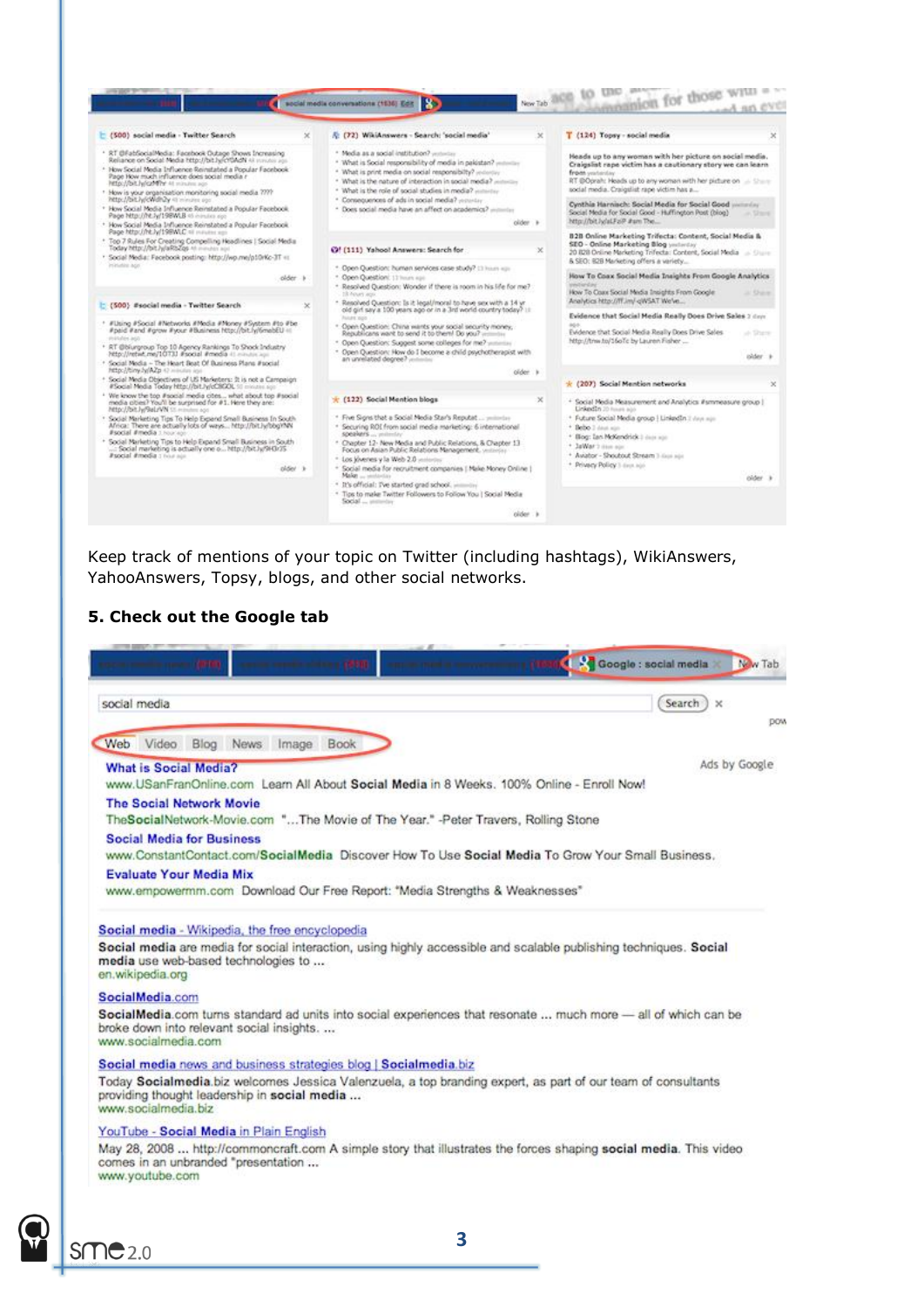Monitor searches of your topics using Google search for the web, video, bogs, news, images and books all in one place.



#### **6. Add any additional content**

You can add widgets to show you content from all sorts of social networks, websites, and specific searches. Or tailor your dashboard to have widgets which show you mentions of related topics as well.

#### **7. Remove the General Tab**

| <b>C. General (1924) Edit</b>                                                                                                          | <b>District opponent (48)</b><br>web strategy videos           | with attaining announcements.                                 | Google : web strategy                                                                                      |                                                                                                                               |
|----------------------------------------------------------------------------------------------------------------------------------------|----------------------------------------------------------------|---------------------------------------------------------------|------------------------------------------------------------------------------------------------------------|-------------------------------------------------------------------------------------------------------------------------------|
| General options                                                                                                                        | Layout                                                         |                                                               |                                                                                                            | Delate this tab                                                                                                               |
| General<br><sup>4</sup> Share this tab                                                                                                 | 1 2 3 4 boxes                                                  |                                                               |                                                                                                            | Delete this tab                                                                                                               |
|                                                                                                                                        | then the so-                                                   | П                                                             |                                                                                                            | Stare field X                                                                                                                 |
|                                                                                                                                        | <b>24 September</b><br><b>Friday</b><br>18°C<br>one show town. | Willage<br><b>Entertainment</b><br>Celeb news                 | Celeb babies Top stories                                                                                   | Get the latest with<br>free newsletters                                                                                       |
| <b>Saturday</b><br><b>Sunday</b><br><b>B/16YC</b><br><b>7/169C</b><br>13 Day Visualhar Renocast                                        | Monday<br>8/1690                                               |                                                               | SEE IT: All Lohan Models<br><b>Nourt pop</b><br>Lindsay Lohan is keeping it all in the A<br>family, as her | Kim Kardashian's European<br><b>News</b><br>15 hours ago<br>鹽<br>The reality star and mom Kris Jenner /<br>enjoy the fabulous |
| usa<br>TODAY<br>News -<br>Sports Money Travel                                                                                          | Shep fill x                                                    | Portia de Rossi Officially<br><b>Becomes Portia DeGeneres</b> | 1. In Top Chef Brings Back<br>3 hours ago<br>The heat is on again for a bunch of<br>×<br>former Top Chef   | Ashbon and Demi Hit NYC<br>Like<br><b>I</b> 15 hours age:<br>Ashton Kutcher and Demi Moore's<br>۰<br>marriage is being        |
| First woman in 5 years executed in U.S. amid outcry 11.<br>relevators were<br>Teresa Lewis spent the last days before her execution as | a Shire                                                        | 2 hours ago<br>Portia de Rossi has made                       | <b>Madonna Gushes Over</b><br>Designer                                                                     | Couples Who Met on Set<br>24001<br>15 Round ago                                                                               |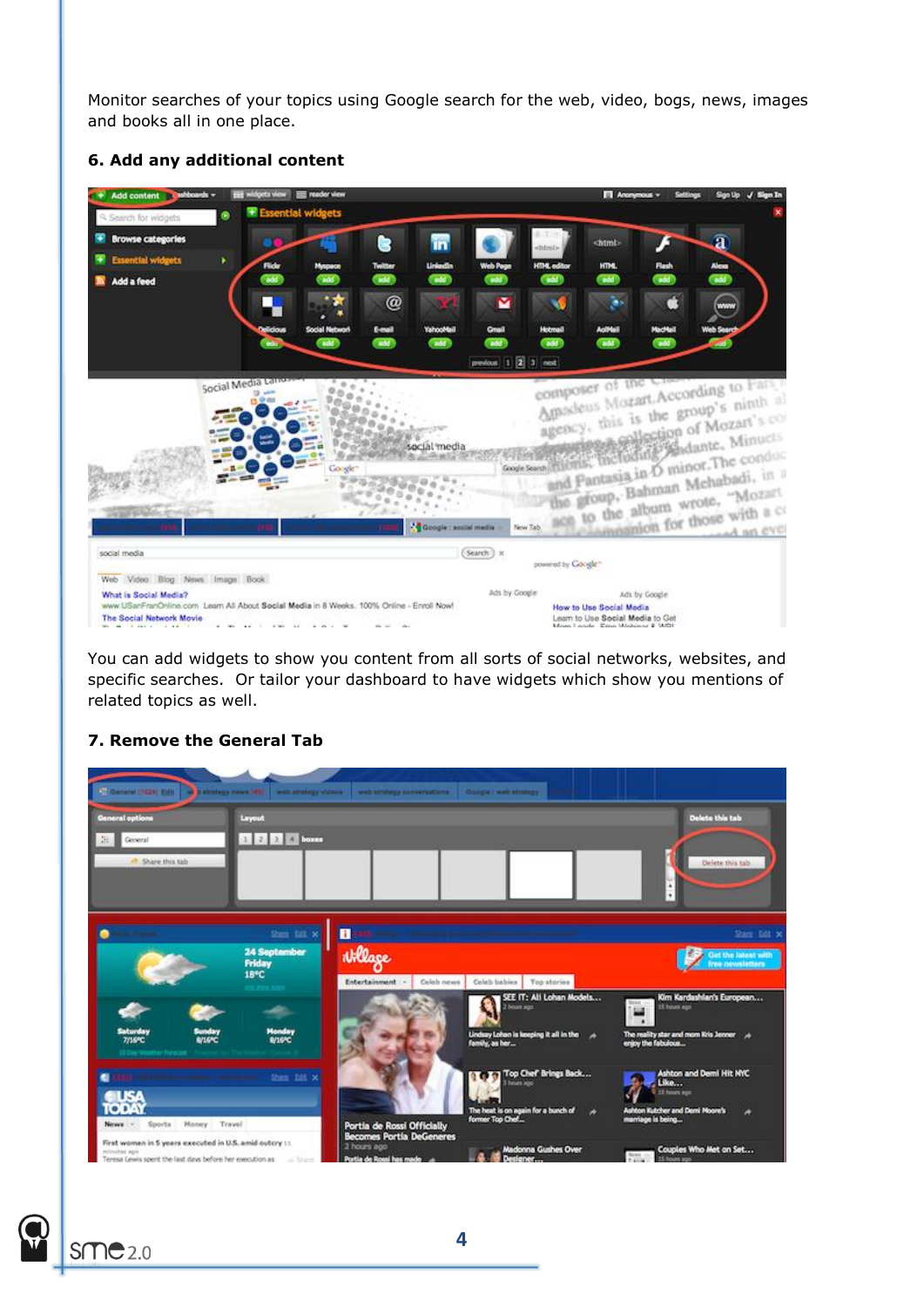Click the name of the tab (General), click the Edit link next to the name. In the box that drops down click the Delete this tab on the right — agree to delete the tab forever.

This is just a preference, but in my opinion, the information in the General tab is way too general, and not necessarily useful for using Netvibes for social media monitoring. Feel free to keep it if you like it.

Follow this same procedure to remove any other tabs you don't feel are useful. You can also rename tabs or add new ones.

| <b>Planugum</b><br>sazbean |                                                               |                       |                                      |                    |
|----------------------------|---------------------------------------------------------------|-----------------------|--------------------------------------|--------------------|
|                            |                                                               |                       |                                      |                    |
|                            |                                                               |                       |                                      |                    |
| social media               |                                                               |                       |                                      |                    |
|                            |                                                               |                       |                                      | Google Search      |
|                            |                                                               |                       |                                      |                    |
|                            |                                                               |                       |                                      |                    |
|                            |                                                               |                       |                                      |                    |
|                            |                                                               |                       |                                      | Share Edit x       |
|                            | web strategy<br>sazbean videos<br><b>Uploads from sazbean</b> | sazbean conversations | Coogle~<br><b>S</b> Google : sazbean | sazbean<br>New Tab |

# **8. Create additional Dashboards for new topics**

In the upper right corner, click Dashboards, then New. Follow the same procedure that you did for the original Dashboard.

# $\blacksquare$  Anonymous  $\blacktriangledown$ Settings Sign Up / Sign In sazbean Google Search Google : sazbean **New Tab M** PostUp Share Edit > sazbean

**9. Save your work**

Make sure you either sign up for an account or sign in to save your work. If you don't, it may be available the next time you visit as long as you haven't deleted any cookies from your